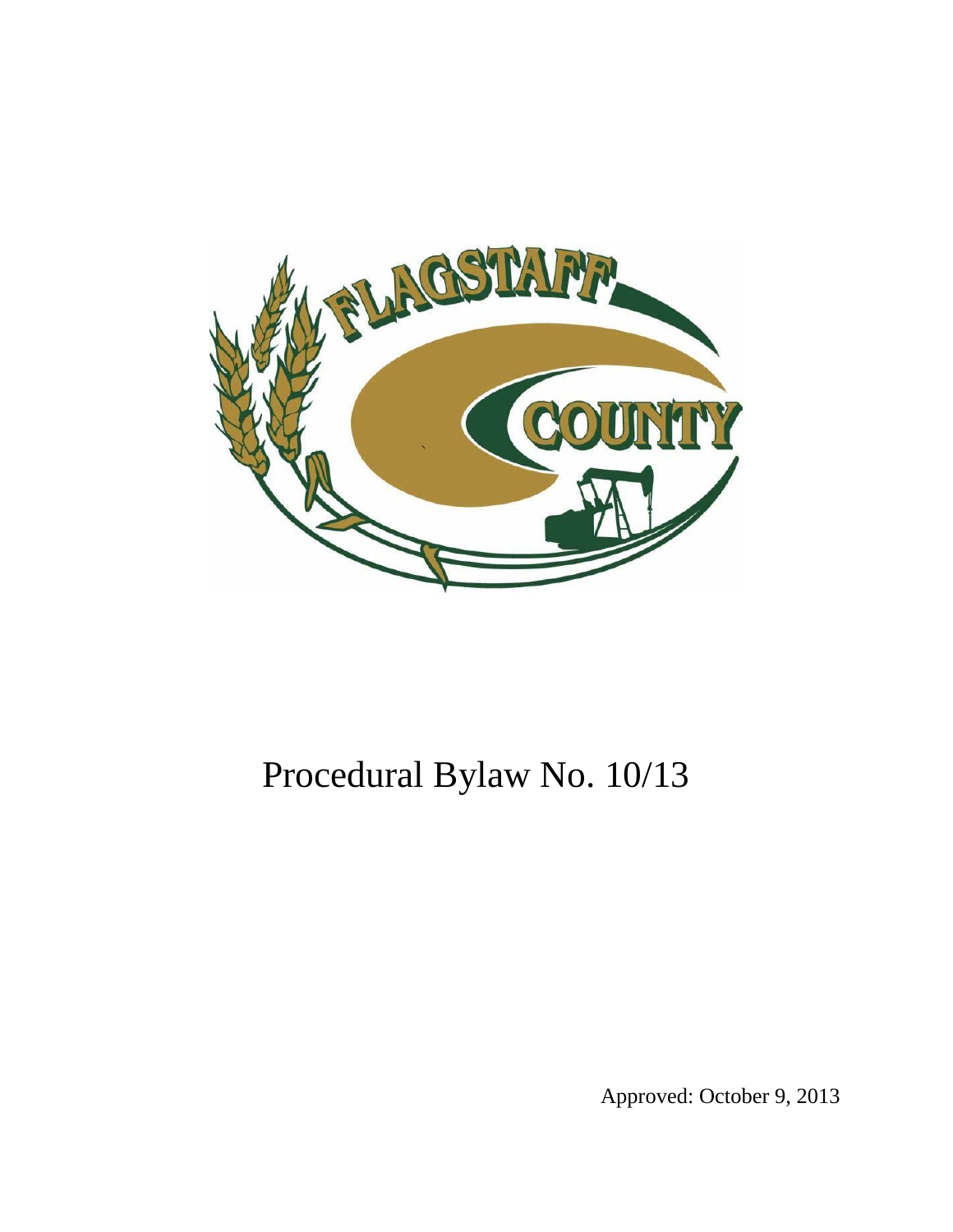## **Table of Contents**

| 1.  |  |
|-----|--|
| 2.  |  |
| 3.  |  |
| 4.  |  |
| 5.  |  |
|     |  |
| 6.  |  |
| 7.  |  |
| 8.  |  |
| 9.  |  |
|     |  |
|     |  |
|     |  |
|     |  |
|     |  |
|     |  |
| 11. |  |
|     |  |
|     |  |
|     |  |
|     |  |
|     |  |
|     |  |
|     |  |
|     |  |
|     |  |
|     |  |
|     |  |
|     |  |
|     |  |
|     |  |
|     |  |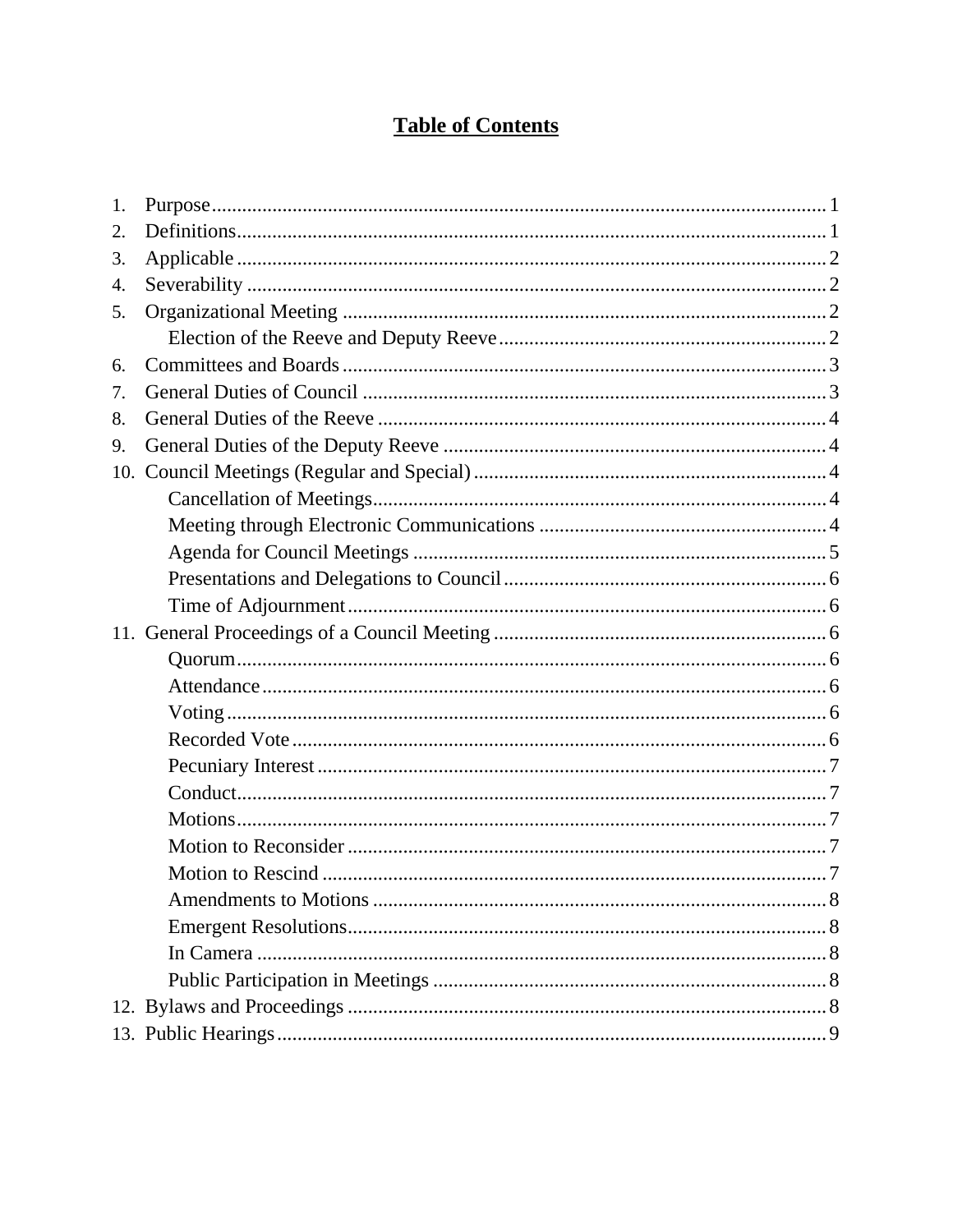#### **BYLAW NO. 10/13**

Being a Bylaw of Flagstaff County, in the Province of Alberta, to regulate the proceedings of Council meetings and the transacting of business by Council, for the Municipality.

- **WHEREAS** Pursuant to Section 145 of the Municipal Government Act, Revised Statutes of Alberta 2000, Chapter M-26, and amendments thereto, authorizes the passing of bylaws to regulate the proceedings and conduct of Meetings of Council, Council committees and other bodies established by Council; and
- **WHEREAS** it is the Council of Flagstaff County's desire to establish and follow a process and procedure of municipal governance that reflects an open, transparent government where decisions are made after all information has been provided; and this Procedural Bylaw hereby establishes the following rules and regulations for the order and conduct in which all Council and committee meetings shall transact its business.

#### **1. Title**

This bylaw may be cited as the "Procedural Bylaw".

#### **2. Definitions**

- a) **Chief Administrative Officer or CAO** means the person appointed to that position by Flagstaff County Council under the provision of the MGA.
- b) **Committee** means any committee, board or other body established by Council under the Municipal Government Act.
- c) **Council**  shall mean the Council of Flagstaff County.
- d) **Councillor** shall mean every member of Council including the Reeve.
- e) **County** shall mean Flagstaff County.
- f) **Delegate** shall mean any person, group of persons, firm or organization that is neither a member of the committee or Council concerned, wishing to address a committee or Council upon a request to the CAO.
- g) **Delegation** shall mean the communication of a position by a Delegate.
- h) **Deputy Reeve** shall mean the member who is appointed by Council pursuant to the MGA to act as Reeve in the absence or incapacity of the Reeve.
- i) **Electronic Communications** shall mean that members of Council may attend a Council or Committee meeting through electronic communications. This can include using a telephone with the use of the speaker; via personal computer, or other means as technology advances.
- j) **Emergency**  shall mean a situation or the threat of an impending situation adversely affecting property and/or the health, safety and welfare of the community or Flagstaff County, which by its nature and magnitude requires a timely, co-ordinated, and controlled response.
- k) **Emergent Resolution** shall mean a resolution that is deemed to be necessary to take an expedient action for the benefit of the municipality that should happen before the next regularly scheduled Council meeting.
- l) **In Camera**  shall mean the portion of a meeting at which only members of Council and other persons designated by Council may attend.
- m) **Majority**  shall mean a number greater than half of the total.
- n) **Meeting**  means any regular, special or other meeting of Council or of a committee, as the context requires.
- o) **Member**  shall mean a member of Council or of a committee, as the context requires.
- p) **MGA** shall mean the Municipal Government Act, being Chapter M-26, Revised Statutes of Alberta, 2000, and amendments thereto.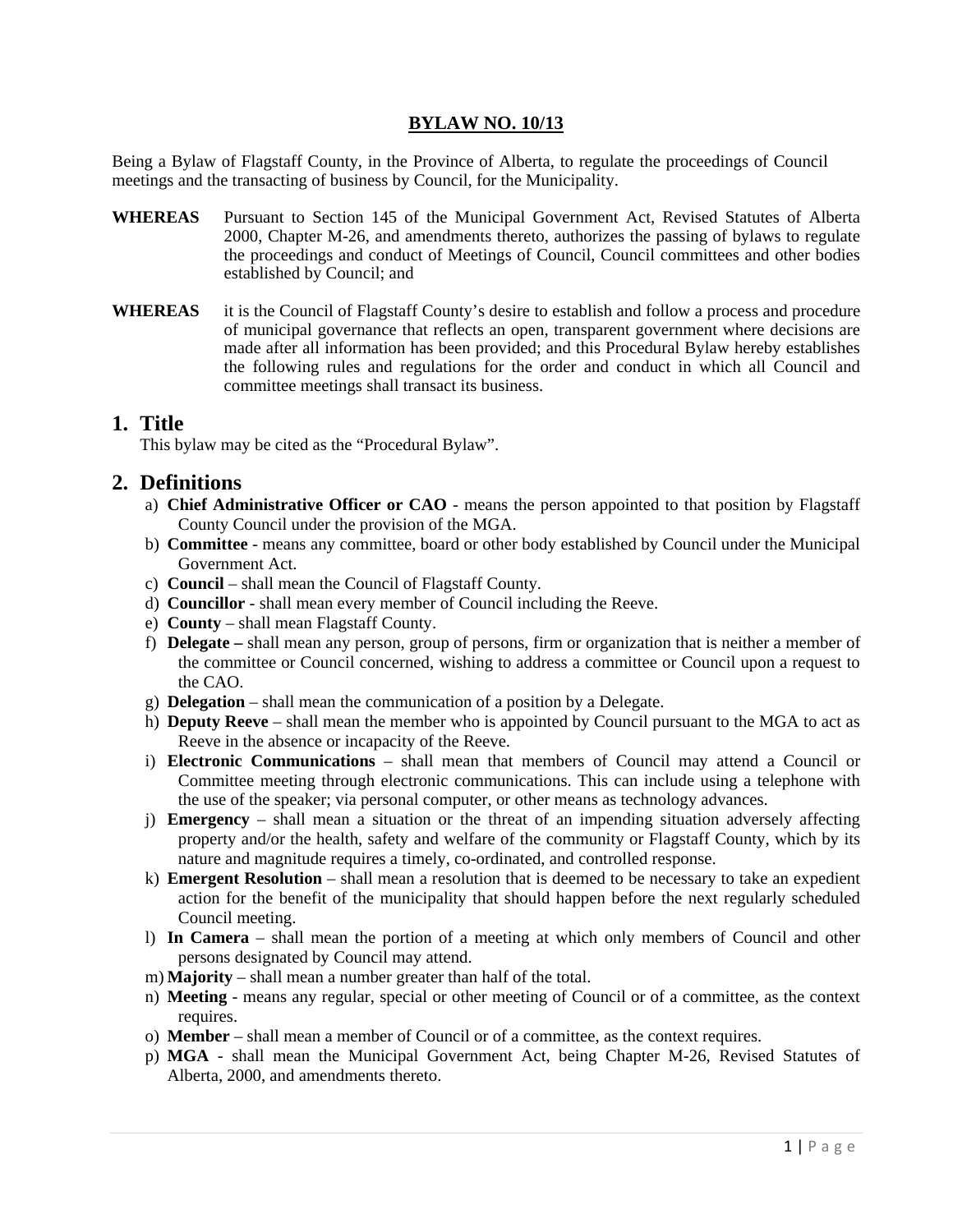- q) **Presiding Officer –** shall mean the Reeve, or in the absence of the Reeve, the Deputy Reeve, or in the absence of the Deputy Reeve any other member of Council chosen to preside at the meeting.
- r) **Public Hearing**  shall mean a meeting of Council convened to hear matters pursuant to the Act.
- s) **Question**  shall mean a subject or point of debate or a proposition to be voted on in a meeting.
- t) **Quorum**  is the majority of all members of Council, being fifty (50) percent plus one (1).
- u) **Recorded Vote** shall mean the making of a written record of the name and vote of each member who votes on a question and each member present who does not vote.
- v) **Reeve** shall mean the Chief Elected Official of Flagstaff County, pursuant to the MGA, and appointed by Council.
- w) **Special Meeting** shall mean a meeting called by the Reeve pursuant to the Act.
- x) **To Refer** shall mean the opportunity to postpone the issue being addressed by Council either at another time in the meeting or to another meeting. The resolution to refer allows for debate and amendment.
- y) **To Table** shall mean the postponement of the issue being addressed by Council either at another time in the meeting or at another meeting. The resolution to table is not debatable, amendable, nor re-considerable.

## **3. Applicable**

This bylaw applies to all members attending meetings of council and committees established by council of the Municipality.

### **4. Severability**

If any portion of this bylaw is declared invalid by a court of competent jurisdiction, then the invalid portion must be severed and the remainder of the bylaw is deemed valid.

## **5. Organizational Meeting**

- a) Council shall hold an Organizational Meeting not later than two weeks after the third Monday in October each year, as required in Section 192 of the MGA.
- b) The meeting shall be held at a time and place fixed by the CAO who shall give written notice of the day, time and place of the meeting to each member of Council in the manner prescribed in the MGA.
- c) The business of the meeting shall be limited to:
	- i. **Election of Reeve and Deputy Reeve:** 
		- 1. The Chief Elected Official, who shall be referred to as the Reeve, unless the Council directs that another title appropriate to the office be used (Section 155 of MGA), shall be appointed by Council, pursuant to the Local Authorities Election Act, Statutes of Alberta, 2000, being Chapter L-21, and amendments thereto.
		- 2. The Deputy Reeve shall be appointed by Council, pursuant to the Local Authorities Election Act, Statutes of Alberta, 2000, being Chapter L-21, and amendments thereto.
		- 3. The Reeve and Deputy Reeve (and each Councillor following an election year) shall take the prescribed oath of office.
		- 4. Until the Reeve has taken the oath of office; the CAO shall chair the organizational meeting.
	- ii. Council shall establish by resolution:
		- 1. The dates, times of commencement and location of regular Council meetings and committee of the whole meetings. If a scheduled meeting of Council falls on a holiday, the meeting shall be held on the next following day, not being a holiday
		- 2. Appointments of Council members to committees and boards for a one year term.
	- iii. Any other business required by the MGA, or which Council or the CAO may direct.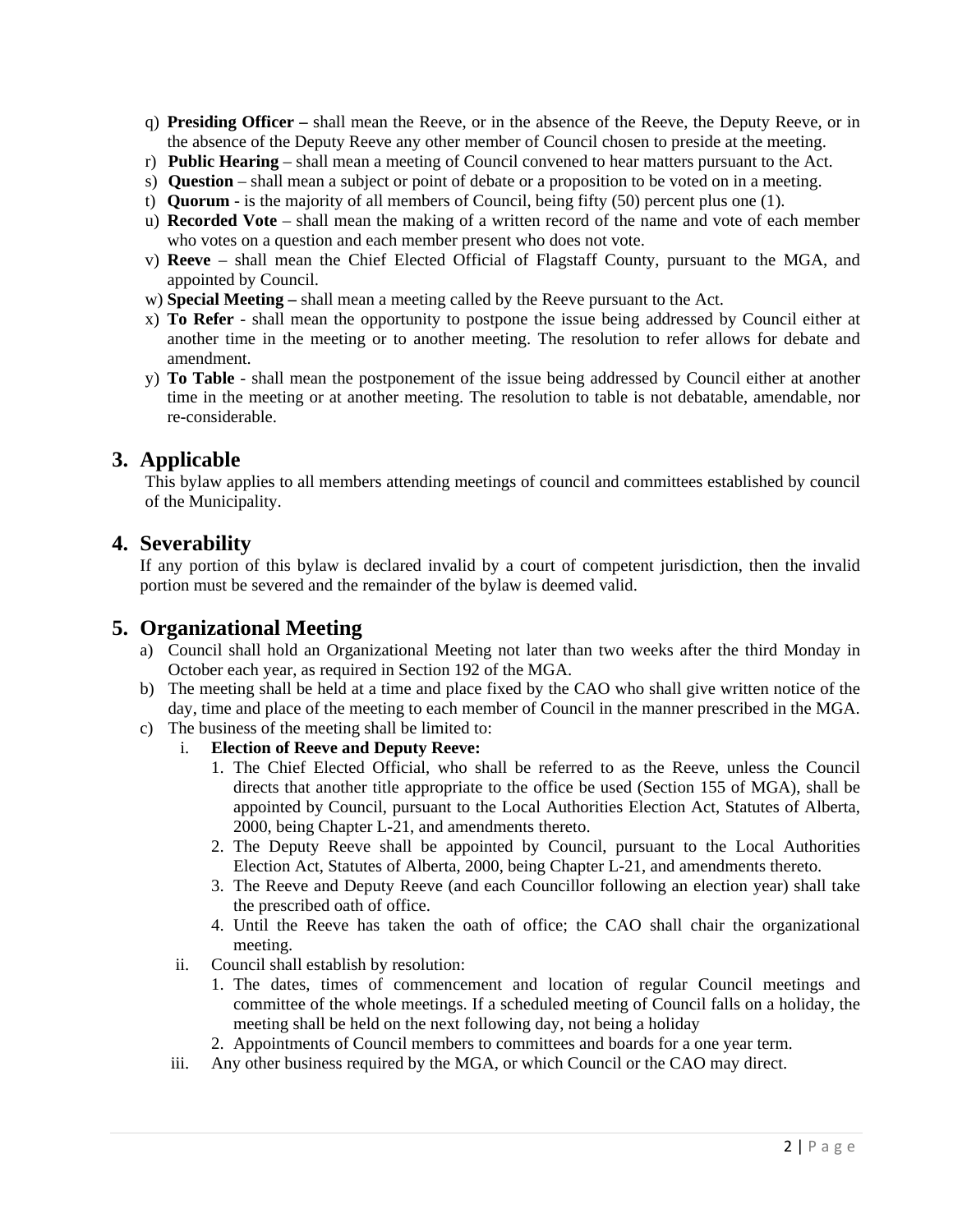## **6. Committees and Boards**

- a) Council shall appoint Council representatives to such committees and boards as required by legislation, agreement or bylaw as they deem necessary. Unless an immediate appointment is required mid-term, these appointments shall be made on an annual basis at the Organizational Meeting.
- b) When a new committee is formed, a Terms of Reference will be created following the Flagstaff County Boards and Committees Policy Guidelines.
- c) The Reeve shall be an ex-officio member of all Council committees and bodies which Council has a right to appoint members under the *MGA*. (Does not apply to certain committees, e.g. SDAB, ARB, etc.)
- d) Appointed Council members shall keep the rest of the Council informed of the actions of committees or boards to which they are appointed by Council, by providing regular activity highlights through their Councillors' committee reports during regular Council meetings.
- e) In any case where a member of a committee is absent or otherwise unable to attend meetings of the committee of which he/she is a member, the Reeve may appoint a member of Council to attend the meetings of the committee concerned. Such appointment is restricted to one meeting unless authorized by Council. The member so appointed by the Reeve shall, during the term of the appointment have all the powers, privileges and duties as a member of the committee concerned as if appointed by Council thereto.

## **7. General Duties of Council** (Section 153 of MGA)

Council is responsible to:

- a) Consider the welfare and interests of the municipality as a whole and to bring to Council's attention anything that would promote the welfare or interests of the municipality;
- b) Participate generally in developing and evaluating the policies and programs of the municipality;
- c) Participate in Council meetings and Council committee meetings and meetings of other bodies to which they are appointed by the Council;
- d) Obtain information about the operation or administration of the municipality from the CAO;
- e) Keep in confidence matters discussed in private at a Council or Council committee meeting until discussed at a meeting held in public;
- f) Perform any other duty or function imposed on Councillors by this or any other enactment or by the Council; BUT
- g) Council must not exercise a power or function or perform a duty that is by this or another enactment or bylaw specifically assigned to the CAO or a Designated Officer;
- h) Council may not delegate:
	- i. its power or duty to pass a bylaw;
	- ii. its power to make, suspend or revoke the appointment of a person to the position of CAO;
	- iii. its power to adopt budgets under Part 8 of the MGA;
	- iv. its power with respect to taxes under Part 10 of the MGA; and
	- v. its duty to decide appeals imposed on it by this or another enactment or bylaw, whether generally or on a case-by-case basis, unless the delegation is to a Council committee and authorized by bylaw.

## **8. General Duties of the Reeve**

a) The Reeve shall preserve order and decorum. He/she may, in common with any other member, call to order any member who shall violate any of the rules of order and shall, when in the chair, decide all questions of order subject to appeal to the Council on the demand of any member, which appeal shall be determined by a two-thirds vote of the members of Council present and he/she shall state the rule applicable to the case if required, on which appeal there shall be no debate.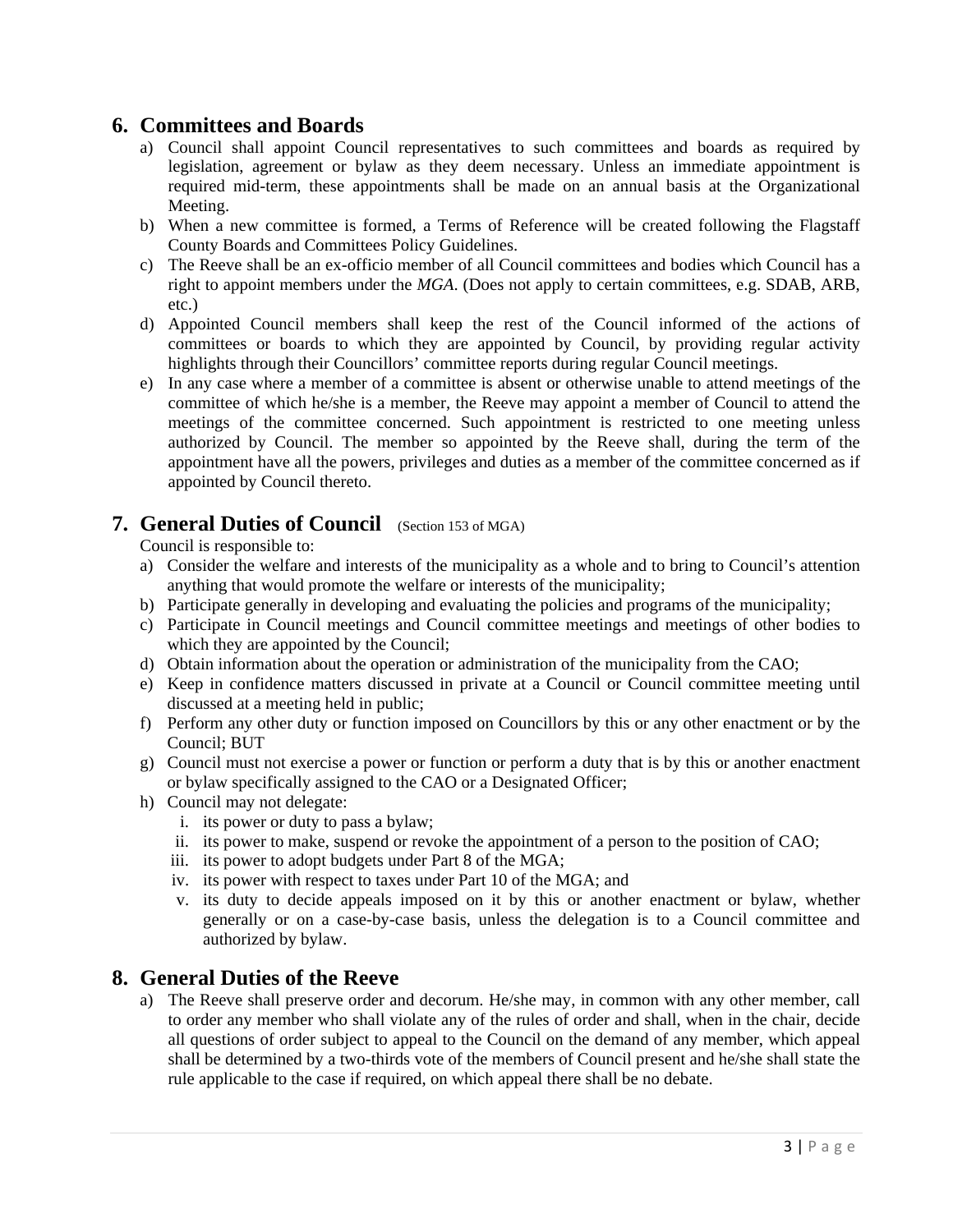- b) It shall be the duty of the Reeve, whenever he/she understands a motion introduced to be contrary to the rules of the Council or inconsistent with the matter to which it is intended to refer, to apprise the Council thereof before such motion is debated upon or put, citing the rule applicable to the case.
- c) The Reeve shall act as spokesperson for the County, and co-ordinate the presentation of the County's position to the public and to other external public bodies, agencies and organizations.
- d) It shall be the duty of the Reeve, with respect to any meetings over which he/she presides, to:
	- i. receive and submit to a vote all motions presented by the members of Council, which do not contravene the rules and regulations of committee or Council;
	- ii. announce the results of the vote on any motions so presented;
	- iii. authenticate by his/her signature, when necessary, all bylaws, minutes and resolutions of committee or Council;
	- iv. adjourn the meeting when business is concluded;
	- v. adjourn the meeting without a question being put or suspend or recess the meeting for a time to be named if considered necessary;
	- vi. represent and support Council, declaring its will and implicitly obeying its decisions in all things; and
	- vii. perform other duties when directed to do so by resolution of Council.

## **9. General Duties of the Deputy Reeve**

a) The Deputy Reeve shall serve in circumstances where the Reeve is absent or refuses to act or the office is vacant, and while so acting in the place and stead of the Reeve, shall have and may exercise all rights, powers, and authority of the Reeve in his/her absence.

## **10.Regular and Special Council Meetings**

- a) All regular meetings of Council shall commence at 9:00 a.m. and shall be held on the second and fourth Wednesday of each month, unless otherwise determined by a vote of the majority of members of Council present.
- b) All regular meetings of the Council of Flagstaff County shall be held in the Council Chambers of the County administration building, unless otherwise agreed to by a majority of Council.
- c) Where extenuating circumstances arise and a Council resolution or bylaw is required, Council may, with the required signing of a waiver, hold a Special Meeting at a time convenient to Council.

#### d) **Cancellation of Meetings**:

- A regular meeting may be cancelled:
	- i. by a vote of the majority of members at a previously held meeting; or
	- ii. with the written consent of a majority of members, proving twenty-four (24) hours notice is provided to members and the public; or,
	- iii. with the written consent of two-thirds  $(2/3)$  of the members of Council if twenty-four  $(24)$ hours notice is not provided to the public.
- A special meeting of Council may be cancelled:
	- i. by the Reeve if twenty-four (24) hours written notice is provided to all members and the public, or;
	- ii. by the Reeve, with the written consent of two-thirds  $(2/3)$  of the members, if less than twenty-four (24) hours' notice is provided to all members.
- Notice of a cancelled or rescheduled Council or Council committee meeting will be posted in the lobby of the County administration building, and if time permits advertised in the local newspaper.
- e) **Meeting through Electronic Communications**:
	- Council members may attend a Council meeting by means of electronic communication. Acceptable alternatives include: through the use of a telephone (with the speaker on), ensuring that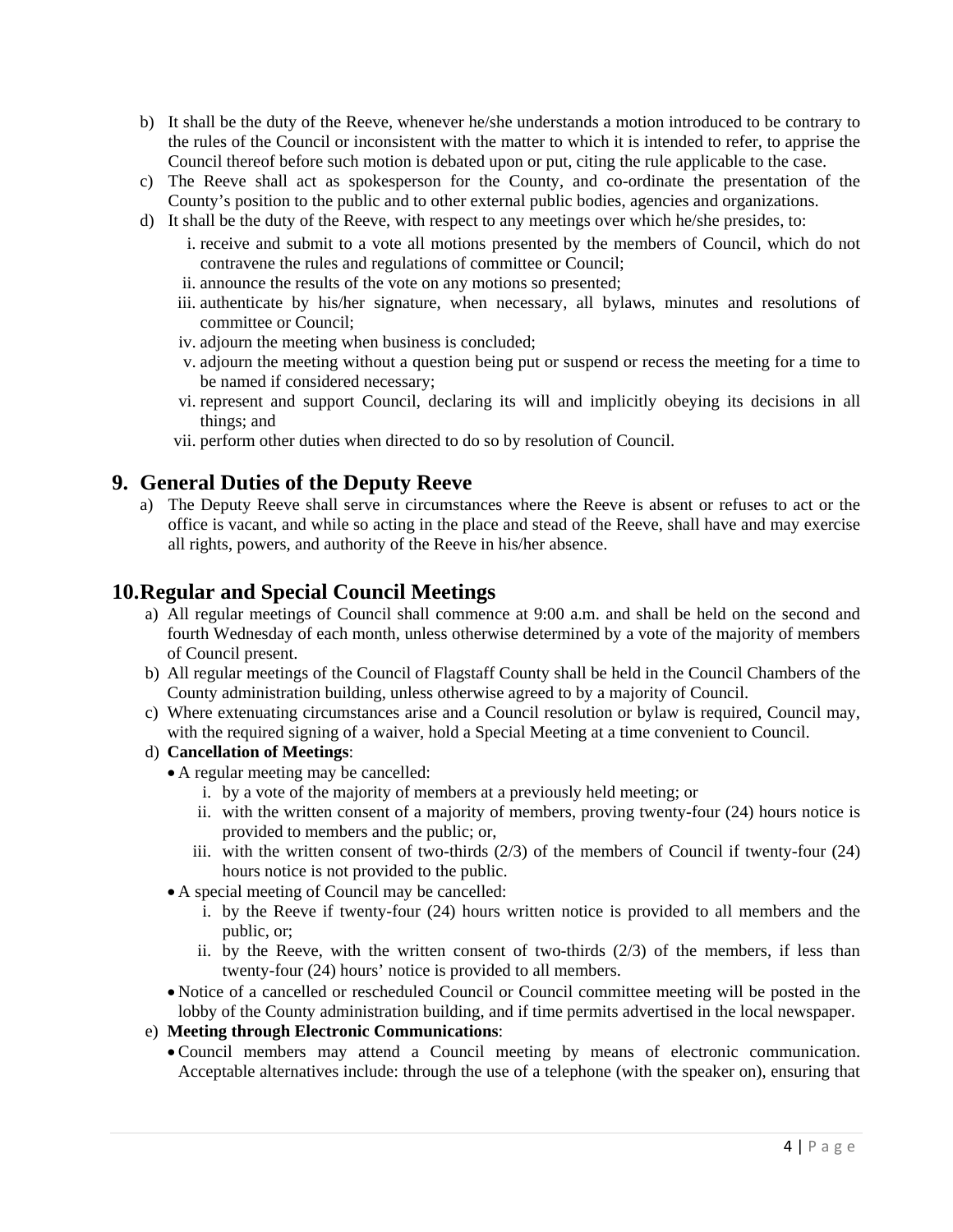dialogue is available for both parties; through the use of a personal computer; or other means as technology advances.

- A Council member may attend regular or special Council meetings by means of electronic communication a maximum of three (3) times per calendar year, unless otherwise approved by Council.
- A Council member shall be permitted to attend a meeting using electronic communication if that location is able to support its use, ensuring that all Council members participating in the meeting are able to communicate effectively.
- A Council member attending a meeting via electronic communications is deemed to be present at the meeting for whatever period of time the connection via electronic communications remains active.
- The Reeve, Deputy Reeve or Presiding Officer shall announce to those in attendance at the Council meeting that a Council member is attending the meeting by means of electronic communications.
- When a vote is called, Council members attending the meeting by means of electronic communications shall be asked to state their vote only after all other Council members present at the meeting have cast their votes by a show of hands.
- When a Council member attends an In Camera session via electronic communications, they will be required to confirm that they have attended the In Camera session alone in keeping with the definition in this bylaw of "In Camera". The Reeve, Deputy Reeve or Presiding Officer will request a verbal confirmation from each Council member prior to the In Camera session commencing.

#### f) **Agendas for Council Meetings**

- The Agenda for each regular and special meeting shall be prepared by the CAO and provided together with copies of all pertinent correspondence, statements, and reports to each member of Council with every reasonable effort to be no later than 4:30 p.m. on the Friday prior to a Wednesday meeting.
- If past the deadline, items may be brought forth for placement on the revised agenda. The revised agenda will be submitted to each member of Council by 4:30 p.m. the Tuesday before the meeting, or prior to the meeting on Wednesday morning.
- Any member of Council, or any other person wishing to have an item of business placed on the agenda, shall make the submissions to the CAO not later than 12:00 noon on the Wednesday of the week prior to the meeting. Emergency items for inclusion in the upcoming meeting that are received after the deadline may be considered by the CAO. All submissions shall contain adequate information to the satisfaction of the CAO to enable the Council to consider the matter.
- No item of business shall be considered by Council if the item has not been placed on the agenda unless members of Council present, by a two-thirds majority vote, agree to the item being placed on the agenda. The Reeve, any Councillor or the CAO shall be given an opportunity to state why an item shall receive consideration on the agenda because of its emergent nature before the motion is put to a vote.
- The general order of business on the agenda shall be as follows: however, the actual order may be adjusted by Council as necessary:

#### 1. Call to Order

- 2. Modification to and/or Adoption of Agenda
- 3. Scheduled Public Hearing
- 4. Delegations/presentations
- 5. Adoption of Minutes
- 6. Business Items
- 7. Committee Reports
- 8. Correspondence Items
- 9. Adjournment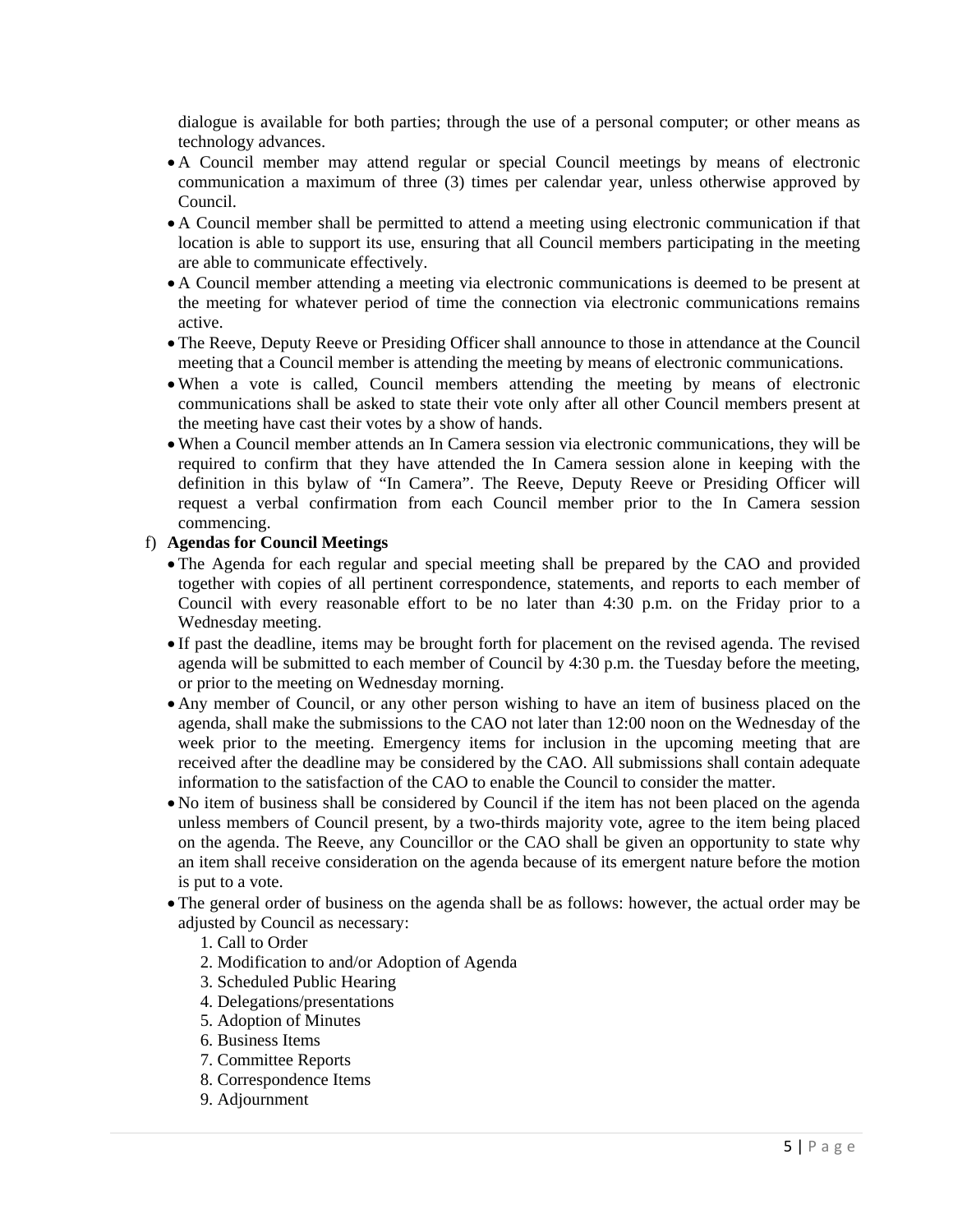#### g) **Presentations and Delegations to Council**

- As part of the regular Council Agenda, an opportunity is provided for presentations and delegations to Council. Presentations shall be limited to thirty (30) minutes in duration unless Council allows otherwise.
- All presenters or delegates must submit a request in writing for a presentation or delegation appointment to the CAO not less than seven (7) working days in advance of the Council meeting date. All groups or individuals giving presentations are required to provide written documentation to administration, which clearly outlines the nature of their business for inclusion in the agenda package.
- Delegations requesting reappearance on a specific matter shall only be permitted to do so if the information to be presented is new or a significant addition to that which was previously presented.
- Council shall hear no more than four delegations at any one meeting of Council unless the Reeve deems that a further delegation is of an emergent nature. All rules of Council in this Procedural Bylaw shall apply to each and every member of the delegation.
- Any member of the public who, while in Council Chambers, interrupts or disturbs the proceedings of Council by words or actions, and who, when so requested by the Reeve, or other Presiding Officer, refuses to end such interruption or to leave Council Chambers if so requested, shall be guilty of an offence and liable on conviction to the penalties provided in the Criminal Code, Section 30, Preventing Breach of Peace, and shall be subject to removal from Council Chambers by a County Peace Officer or the police.

#### h) **Time of Adjournment**

- On the day of a Council meeting, County Council shall adjourn at 5:00 p.m. if in session at that hour, unless otherwise determined by a vote of the majority of members of Council present.
- When it is necessary to continue the meeting beyond the current day, the meeting will be reconvened on a date and time established by a two-thirds majority vote of Council present.

## **11.General Proceedings of a Council Meeting**

#### a) **Quorum**

- 1. When quorum is present at the time set for commencement of a Council meeting, the Reeve, or other Presiding Officer, shall take the Chair and call the meeting to order.
- 2. If there is a quorum present at the time set for commencement of a Council meeting, but the Reeve or Deputy Reeve are not in attendance within fifteen (15) minutes after the time set for commencement, the CAO shall call the meeting to order and shall call for a Presiding Officer to be chosen by resolution who shall preside during the meeting or until the arrival of the Reeve or Deputy Reeve.
- 3. If there is no quorum present within thirty (30) minutes from the time set for commencement of a Council meeting, the CAO shall record the names of all the members present and adjourn the meeting. Notice of adjournment should be posted on the outside door of access to Council Chambers.
- 4. If a quorum is lost for any reason the meeting is adjourned.

#### b) **Attendance**

If a member of Council or administration arrives late, leaves before the meeting is adjourned, or is temporarily absent from the meeting; it shall be so recorded in the minutes.

#### c) **Voting**

Voting on all matters shall be done by raising of the hand in such a clear manner that the Reeve, or other Presiding Officer may easily count them.

#### d) **Recorded Vote**

In the case of a recorded vote, the vote shall be recorded in the minutes by name. Request for a recorded vote must be made prior to the call of the question.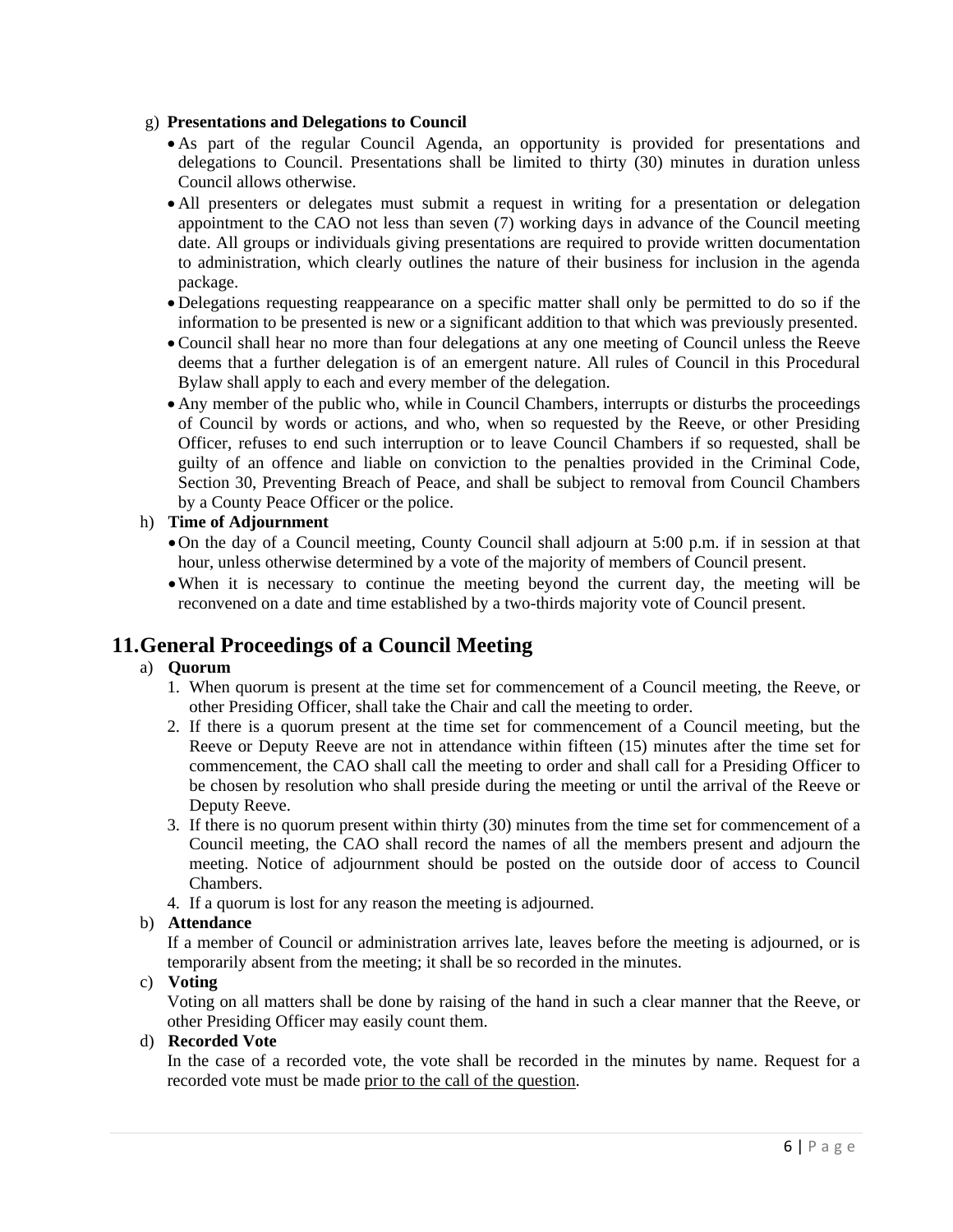#### e) **Pecuniary Interest**

- 1. If a Councillor has a pecuniary interest (as defined in Section 170 of the MGA) in a matter before Council, the member shall, in such case, report his/her status to Council, shall not discuss or vote on the matter, and leave Council Chambers. In all other cases every member who is present in Council Chambers when the question is put forth, shall vote.
- 2. The Recording Secretary shall record in the minutes each time a member of Council excuses him/herself by reason of pecuniary interest.

#### f) **Conduct**

No member shall:

- 1. Speak disrespectfully of The Sovereign or any of the Royal Family, Governor General, Lieutenant Governor or persons administering the Government of Canada or the Province of Alberta;
- 2. Use offensive or profane words in or against Council or against any member thereof;
- 3. Speak to a subject, except upon the question in debate;
- 4. Reflect upon any vote of Council except for the purpose of moving that such a vote be rescinded or reconsidered;
- 5. Resist the rules of Council, disobey the decision of the Reeve or Council on any question or order or practice upon the interpretation of the rules of Council. In case any member shall so resist or disobey, they may be ordered by Council by a majority vote to leave their seat for that meeting and in case of their refusing to do so, they may, on order of the Reeve, Deputy Reeve or other Presiding Officer, be removed there by the County Peace Officer or the police. In case of ample apology being made by the offender, they may by vote of Council without debate be permitted forthwith to take their seat.

#### g) **Motions**

- 1. All motions shall be recorded by the Recording Secretary and read on request;
- 2. The Reeve or other Presiding Officer cannot make a motion;
- 3. A motion submitted to Council does not require a seconder;
- 4. A motion shall be deemed to be in the possession of Council but may be withdrawn at any time before decision or amendment with the permission of all the members of Council present;
- 5. Any motion upon which there is an equality of votes shall be deemed to be decided in the negative;
- 6. The Reeve and every Councillor shall vote on every matter unless, in a specified case, the Reeve or Councillor is excused by resolution of the Council from voting or by reason of pecuniary interest;
- 7. If a Councillor refuses or fails to vote on an issue, he/she shall be deemed to have voted in the negative on the matter and shall be so recorded; and
- 8. Every member wishing to speak to a question or motion shall address him/herself to the Reeve or other Presiding Officer.

#### h) **Motion to Reconsider**

- 1. A motion to reconsider shall not be allowed unless a majority of the members of Council present agree and it must be made by a member who voted on the prevailing side.
- 2. No reconsideration shall be allowed on motion of adjournment.
- 3. No question shall be reconsidered more than once at any one meeting of Council.

#### i) **Motion to Rescind**

- 1. A motion to rescind an action of Council may be offered at any time subsequent to the original motion.
- 2. Any member of Council may make a motion to rescind.
- 3. A majority vote of two-thirds of the members of Council is necessary for the passage of a motion to rescind.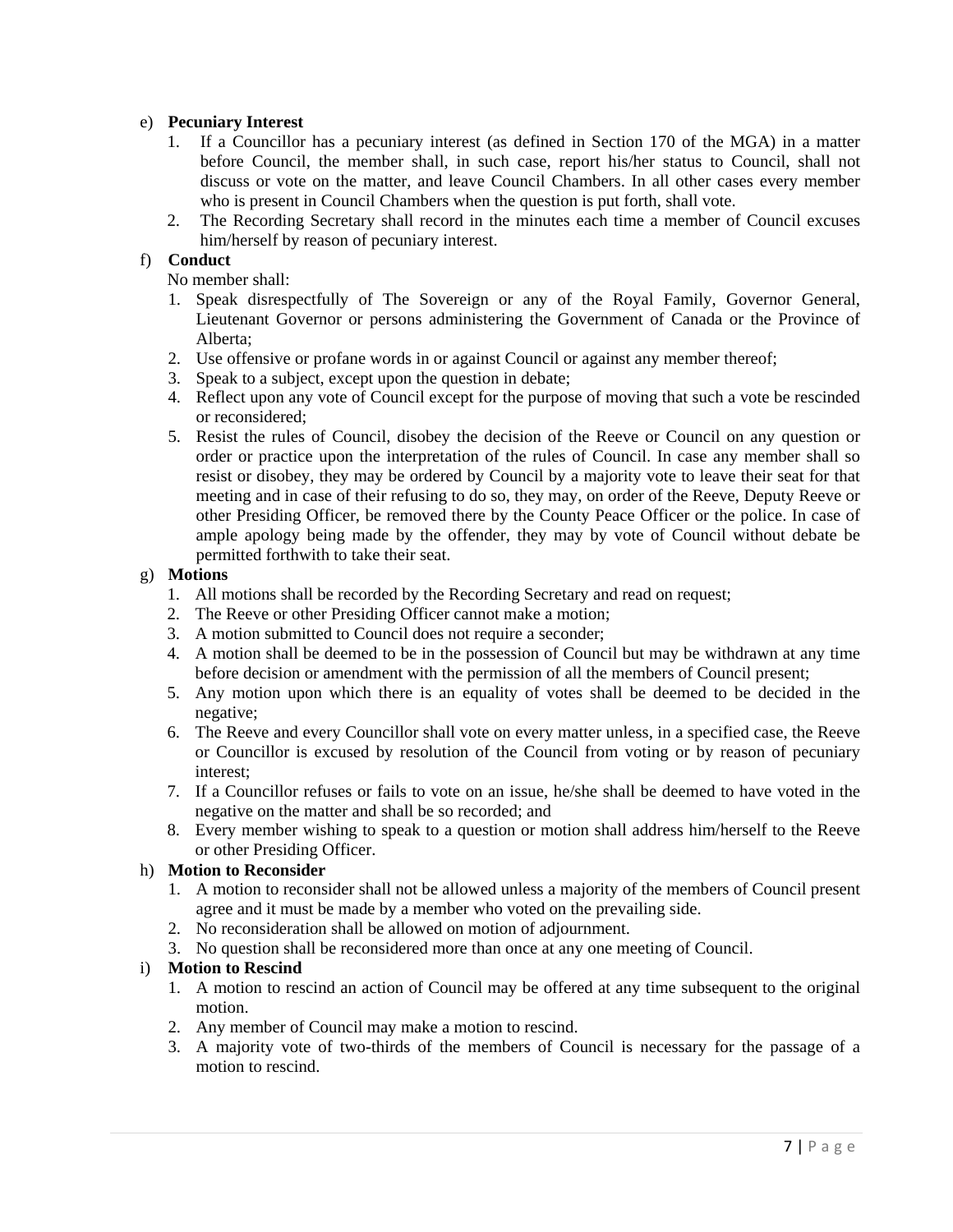#### j) **Amendments to Motions**

- 1. An amendment must be relevant to the question on which it is proposed. Any amendment offered which raises a new question can only be considered as a new distinct motion.
- 2. An amendment must not propose a direct negative which would be considered out of order.
- 3. All amendments shall be put in the reverse order to that in which they are moved. Every amendment must be decided upon or withdrawn before the main question is put to a vote. Only one amendment shall be allowed on a main motion or to an amendment at one time.
- 4. There shall be no amendments to any motions for the appointment of any person to any office.

#### k) **Emergent Resolutions**

For an emergent resolution, the Council member addresses the Chair stating that he/she has an emergent resolution he/she would like to bring forward for the consideration of Council. The mover states what his/her resolution is about. The Chair asks Council if they will allow this resolution to be presented. If a majority of members of Council in attendance vote in favor of allowing presentation of this resolution, then the resolution can be presented to Council. If the majority of Council defeat the request for presentation, then the Council member can request his/her resolution to be dealt with at the next regular meeting.

#### l) **In Camera (Closed Meeting Session)**

- 1. Council and Council committees have the authority to move "In Camera" pursuant to Section 197 of the MGA for the purposes of:
	- a) Protecting the Municipality, its operations, economic interests and delivery of its mandate from harm that could result for the release of certain information;
	- b) To comply with Division Two of Part One of the Freedom of Information and Protection of Privacy Act.
- 2. Matters which may be discussed In Camera include the following:
	- a) Wages, salary and other personnel matters;
	- b) Any information regarding contract negotiations;
	- c) The acquisition, sale, lease or exchange of land;
	- d) Matters involving litigation, or the discussion of legal advice provided to the Municipality;
	- e) Matters concerning RCMP investigations or confidential reporting; and,
	- f) Information pertaining to the County's accounting practices.
- 3. Council shall state the time and those in attendance in the resolution to move into an In Camera session.
- 4. The CAO must pre-approve any In Camera submissions for the Council agenda prior to inclusion on the agenda. In Camera matters may be added to the agenda subject to Council's approval.
- 5. When a meeting is In Camera, no resolution or bylaw may be passed at the meeting, except a resolution to revert to the meeting held in public.

#### m) **Public Participation in Meetings**

- 1. The MGA states that the public has the right to be present at all Council, or Council committee meetings.
- 2. Notice of all committee and board meetings shall be posted on the bulletin board in the County administration building. This shall constitute notification to the public.

## **12.Bylaws and Proceedings**

- a) Bylaws shall be passed in accordance with Sections 187 to 191 of the MGA.
- b) Every bylaw shall be read a third time before it is signed by the Reeve or Deputy Reeve. If a bylaw fails to receive third reading, it shall remain on the agenda to be dealt with at the next regular meeting of Council.
- c) A proposed bylaw must not have more than two readings at a Council meeting unless the Councillors present unanimously agree to consider third reading at that meeting.